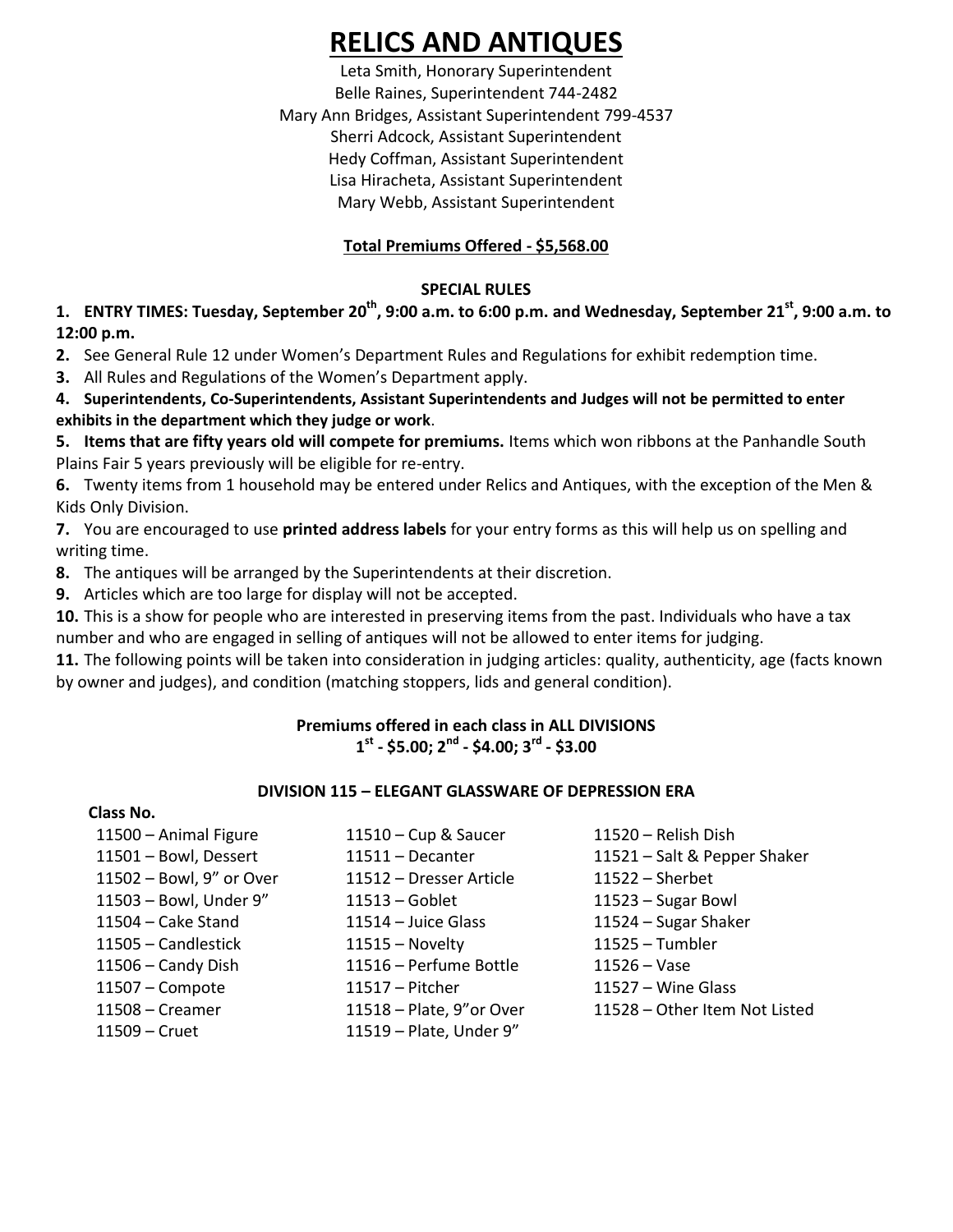#### **Class No.**

11610 – Decanter 11621 – Plate, 9" or Over

#### **Class No.**

 $11700 -$  Advertising Item  $11701 -$  Art Glass, Vase  $11702$  – Art Glass, Other  $11703 -$  Basket  $11704 -$  Bottle, Clear  $11705$  – Bottle, Colored  $11706 -$  Bottle, Figure  $11707$  – Bowl, 9" or Over  $11708 -$  Bowl, Under 9" 11709 – Butter Dish, Clear 11710 – Butter Dish, Colored  $11711 -$  Cake Stand 11712 – Candy Container  $11713 -$  Candy Dish  $11714$  – Candlestick 11715 – Carnival Glass, Bowl, 9" or 11716 – Carnival Glass, Bowl, Unde 11717 – Carnival Glass, Pitcher 11718 – Carnival Glass, Tumbler 11719 – Carnival Glass, Vase 11720 – Carnival Glass, Other  $11721 -$  Celery 11722 – Compote, Covered  $11723 -$  Compote, Open  $11724 - C$ reamer

## **DIVISION 116 – DEPRESSION GLASS**

- 11600 Advertising Item 11611 Dresser Article 11622 Plate, Under 9" 11601 – Bowl, Dessert 11612 – Goblet 11623 – Platter 11602 – Bowl, 9" or Over 11613 – Jar/Canister 11624 – Refrigerator Dish 11603 – Bowl, Under 9" 11614 – Juice Glass 11625 – Relish Dish 11604 – Butter Dish 11615 – Juicer Reamer 11626 – Salt & Pepper Shaker 11605 – Cake Plate 11616 – Kitchen Ware Item 11627 – Sherbet 11606 – Candy Dish 11617 – Measuring Cup 11628 – Sugar Bowl 11607 – Cookie Jar 11618 – Mixing Bowl 11629 – Sugar Shaker 11608 – Creamer 11619 – Novelty 11630 – Tumbler 11609 – Cup & Saucer 11620 – Pitcher 11631 – Other Item Not Listed
	-

## **DIVISION 117 – GLASS**

|        | 11725 – Cruet                       | $11750 -$ Novelty             |
|--------|-------------------------------------|-------------------------------|
|        | 11726 - Cut Glass, Bowl, 9" or Over | 11751 - Opalescent, Bowl      |
|        | 11727 - Cut Glass, Bowl, Under 9"   | 11752 - Opalescent, Vase      |
|        | 11728 - Cut Glass, Relish           | 11753 - Opalescent, Other     |
|        | 11729 - Cut Glass, Tumbler          | 11754 - Paper Weight          |
|        | 11730 - Cut Glass, Vase             | 11755 - Perfume Bottle        |
|        | 11731 - Cut Glass, Other            | 11756 - Pitcher, Clear        |
|        | $11732 -$ Decanter                  | 11757 - Pitcher, Colored      |
|        | 11733 - Dresser Article             | 11758 - Plate, 9" or Over     |
|        | 11734 - Fruit Jar, Clear            | 11759 - Plate, Under 9"       |
|        | 11735 - Fruit Jar, Colored          | 11760 - Platter               |
|        | 11736 - Goblet, Buttermilk          | 11761 - Relish Dish           |
|        | 11737 - Goblet, Clear               | 11762 - Salt, Open            |
|        | 11738 - Goblet, Colored             | 11763 - Salt & Pepper Shaker  |
|        | 11739 - Mid-Century Modern Glass,   | 11764 - Serving Item          |
|        | Bowl, 9" or Over                    |                               |
| r Over | 11740 - Mid-Century Modern Glass,   | $11765 -$ Shoe                |
|        | Bowl, Under 9"                      |                               |
| er 9"  | 11741 - Mid-Century Modern Glass,   | $11766 -$ Sugar Bowl          |
|        | Vase, 9" or Over                    |                               |
|        | 11742 - Mid-Century Modern Glass,   | $11767 - Spooner$             |
|        | Vase, Under 9"                      |                               |
|        | 11743 - Mid-Century Modern Glass,   | $11768 - Syrup$               |
|        | Other                               |                               |
|        | 11744 - Milk Bottle                 | 11769 - Toothpick Holder      |
|        | 11745 - Milk Glass, Basket          | $11770 - Tumbler$             |
|        | 11746 - Milk Glass, Pitcher         | 11771 - Vase, Clear           |
|        | 11747 - Milk Glass, Vase            | 11772 - Vase, Colored         |
|        | 11748 - Milk Glass, Other           | $11773 -$ Wine Glass          |
|        | $11749 - Mug$                       | 11774 - Other Item Not Listed |
|        |                                     |                               |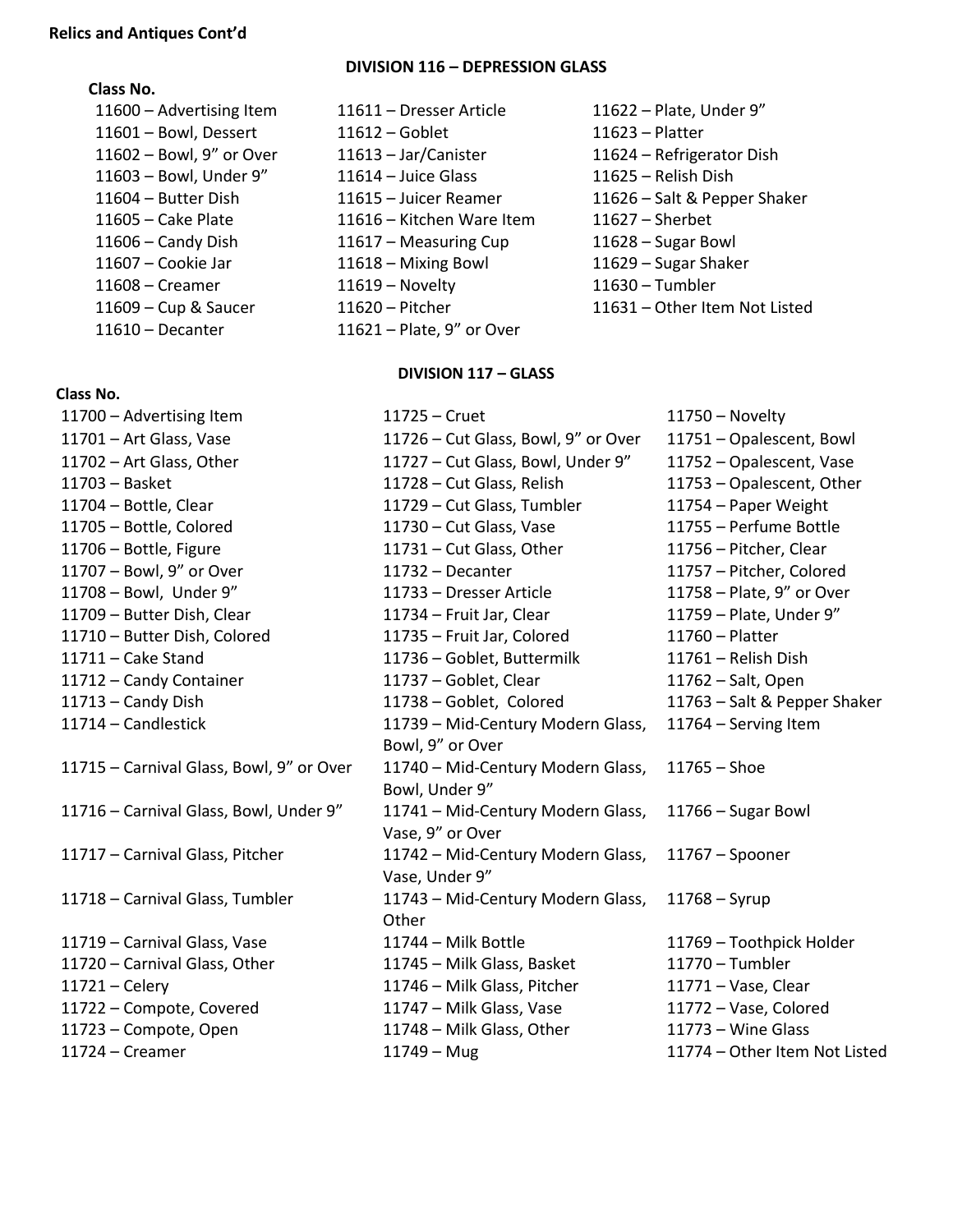**Class No.** 

#### **DIVISION 118 – CHINA AND PORCELAIN**

| 11800 - Advertising Item               | 11815 - Dresser Item                 | $11830 - Sugar Bowl$          |
|----------------------------------------|--------------------------------------|-------------------------------|
| 11801 - Bone Dish                      | 11816 – Figurine, $9''$ or Over      | 11831 - Tea Pot               |
| 11802 - Bowl, 9" or Over               | 11817 - Figurine, Under 9"           | 11832 - Vase, Head            |
| 11803 - Bowl, Under 9"                 | $11818 - Mug$                        | 11833 - Vase, 9" or Over      |
| 11804 - Bowl, Covered                  | 11819 - Mustache Cup                 | 11834 - Vase, Under 9"        |
| 11805 - Bowl, Dessert                  | 11820 - Occupied Japan, Cup & Saucer | 11835 - Other Item Not Listed |
| 11806 - Bowl, Hand Painted, 9" or Over | 11821 - Occupied Japan, Figurine     |                               |
| 11807 - Bowl, Hand Painted, Under 9"   | 11822 - Occupied Japan, Novelty      |                               |
| 11808 - Butter Dish                    | 11823 – Occupied Japan, Other        |                               |
| 11809 - Cake Plate                     | 11824 - Plate, 9" or Over            |                               |
| 11810 – Coffee Pot                     | 11825 - Plate, Under 9"              |                               |
| $11811 -$ Compote                      | $11826 -$ Platter                    |                               |
| 11812 – Creamer                        | 11827 – Salt & Pepper Shaker         |                               |
| 11813 – Cup & Saucer                   | 11828 - Serving Item                 |                               |
| 11814 - Demitasse Cup & Saucer         | $11829 -$ Shoe                       |                               |

#### **DIVISION 119 – IRONSTONE, CROCKERY, SEMI-PORCELAIN**

#### **Class No.**

– Advertising Item 11917 – Flow Blue, Platter 11934 – Pottery, Weller – Bone Dish 11918 – Flow Blue, Other 11935 – Pottery, Other – Bowl, 9" or Over 11919 – Gravy Boat 11936 – Salt & Pepper Shaker – Bowl, Under 9" 11920 – Jug 11937 – Shaving Mug – Butter Dish 11921 – Mug 11938 – Sugar Bowl – Coffee Pot 11922 – Novelty 11939 – Tea Pot – Cookie Jar 11923 – Pitcher, 9" or Over 11940 – Vase, 9" or Over – Covered Jar 11924 – Pitcher, Under 9" 11941 – Vase, Under 9" – Covered Serving Dish 11925 – Plate, 9" or Over 11942 – Wall Pocket – Creamer 11926 – Plate, Under 9" 11943 – Other Item Not Listed – Crock, Mixing Bowl 11927 – Planter – Crock, Pitcher 11928 – Platter – Cup & Saucer 11929 – Pottery, Hall – Figurine 11930 – Pottery, Hull – Flow Blue, Bowl 11931 – Pottery, McCoy – Flow Blue, Cup & Saucer 11932 – Pottery, Roseville – Flow Blue, Plate 11933 – Pottery, Van Briggle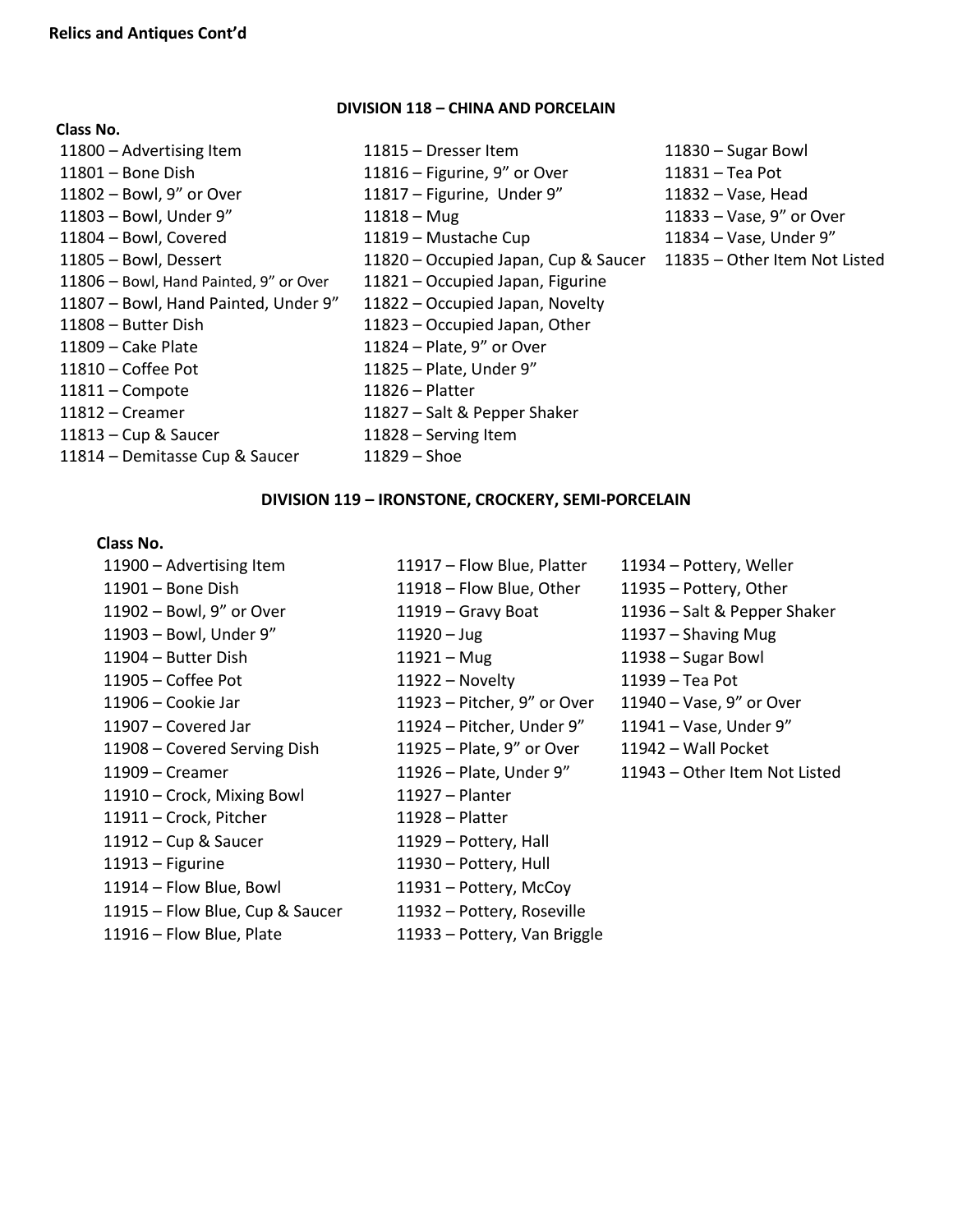## **DIVISION 120 – METAL**

# **Class No.**

| 12014 – Copper, Large              | 12028 - Silver Plate, Tray            |
|------------------------------------|---------------------------------------|
| 12015 – Copper, Small              | 12029 - Silver Plate, Other           |
| 12016 - Doorstop                   | 12030 - Sterling Silver, Serving Item |
| 12017 - Graniteware                | 12031 - Sterling Silver, Large        |
| $12018 -$ Iron                     | 12032 – Sterling Silver, Small        |
| 12019 – Kitchen Tool               | $12033 - Tin$ , Box                   |
| $12020 -$ Lantern                  | 12034 – Tin, Other                    |
| 12021 - Pewter, Mug                | 12035 - Tool, Automobile              |
| 12022 - Pewter, Serving Item       | $12036 - Tool$ , Farm                 |
| 12023 - Pewter, Other              | 12037 - Tool, Household               |
| 12024 – Railroad Item              | 12038 - Tool, Plumber                 |
| $12025 - S$ cissors                | 12039 - Trivet                        |
| 12026 - Silver Plate, Pitcher      | 12040 – Other Item Not Listed         |
| 12027 - Silver Plate, Serving Item |                                       |
|                                    |                                       |

# **DIVISION 121 – PAPER, WOOD, PLASTIC, MISCELLANEOUS**

# **Class No.**

**Class No.** 

| 12100 - Advertising, Paper     | 12114 - Bowl, Wooden-Bread      | 12128 - Photograph, Small                |
|--------------------------------|---------------------------------|------------------------------------------|
| 12101 - Advertising, Wood      | 12115 - Butter Mold             | 12129 - Plastic Item                     |
| 12102 - Bakelite, Any Item     | 12116 – Celluloid, Any Item     | 12130 - Post Card                        |
| 12103 - Basket, Wicker         | 12117 - Greeting Card           | 12131 - Report Card                      |
| 12104 – Book, $1^{st}$ Edition | 12118 - Holiday Item            | 12132 - Rolling Pin                      |
| 12105 - Book, Autobiography    | 12119 - Kitchen Tool            | 12133 - Serving Item                     |
| $12106 - Book$ , Bible         | 12120 - Legal Document          | 12134 - Sewing Item                      |
| 12107 - Book, Children's       | 12121 - LP Album                | 12135 - Tintype Picture                  |
| 12108 - Book, Cook             | 12122 - Magazine                | 12136 - Writing Instrument, Fountain Pen |
| 12109 - Book, Novel            | 12123 - Memorabilia, Movie      | 12137 - Writing Instrument, Other        |
| 12110 - Book, Photo Album      | 12124 - Memorabilia, SP Fair    | 12138 - Other Item Not Listed            |
| 12111 - Book, Poetry           | 12125 - Memorabilia, Texas Tech |                                          |
| 12112 - Book, School           | $12126 -$ Music Box             |                                          |
| $12113 - Book$ , Other         | 12127 - Photograph, Large       |                                          |

### **DIVISION 122 – FOR MEN ONLY**

| 12200 - Advertising Item   | 12210 - Framed Military<br>Collection; 10 Items or More | 12220 - Smoking Accessory     |
|----------------------------|---------------------------------------------------------|-------------------------------|
| 12201 – Binocular          | 12211 - Horse Shoe                                      | $12221 -$ Sport Item          |
| 12202 – Camera             | $12212 -$ Jewelry                                       | $12222 - Spurs$               |
| 12203 - Civil War Item     | 12213 - Knife, Pocket                                   | 12223 - Sword Dagger          |
| 12204 - Firearm, Accessory | 12214 – Korean War Item                                 | $12224 - Toy$                 |
| 12205 - Firearm, Military  | 12215 - Metal or Award, Military                        | 12225 - Watch, Pocket         |
| 12206 - Firearm, Rifle     | 12216 - Medical Tool                                    | 12226 - Watch, Wrist          |
| 12207 - Firearm, Other     | $12217 -$ Pipe                                          | 12227 - World War I Item      |
| 12208 - Fishing Lure       | $12218 -$ Razor                                         | 12228 - World War II Item     |
| 12209 – Fishing Rod & Reel | 12219 - Shaving Accessory                               | 12229 - Other Item Not Listed |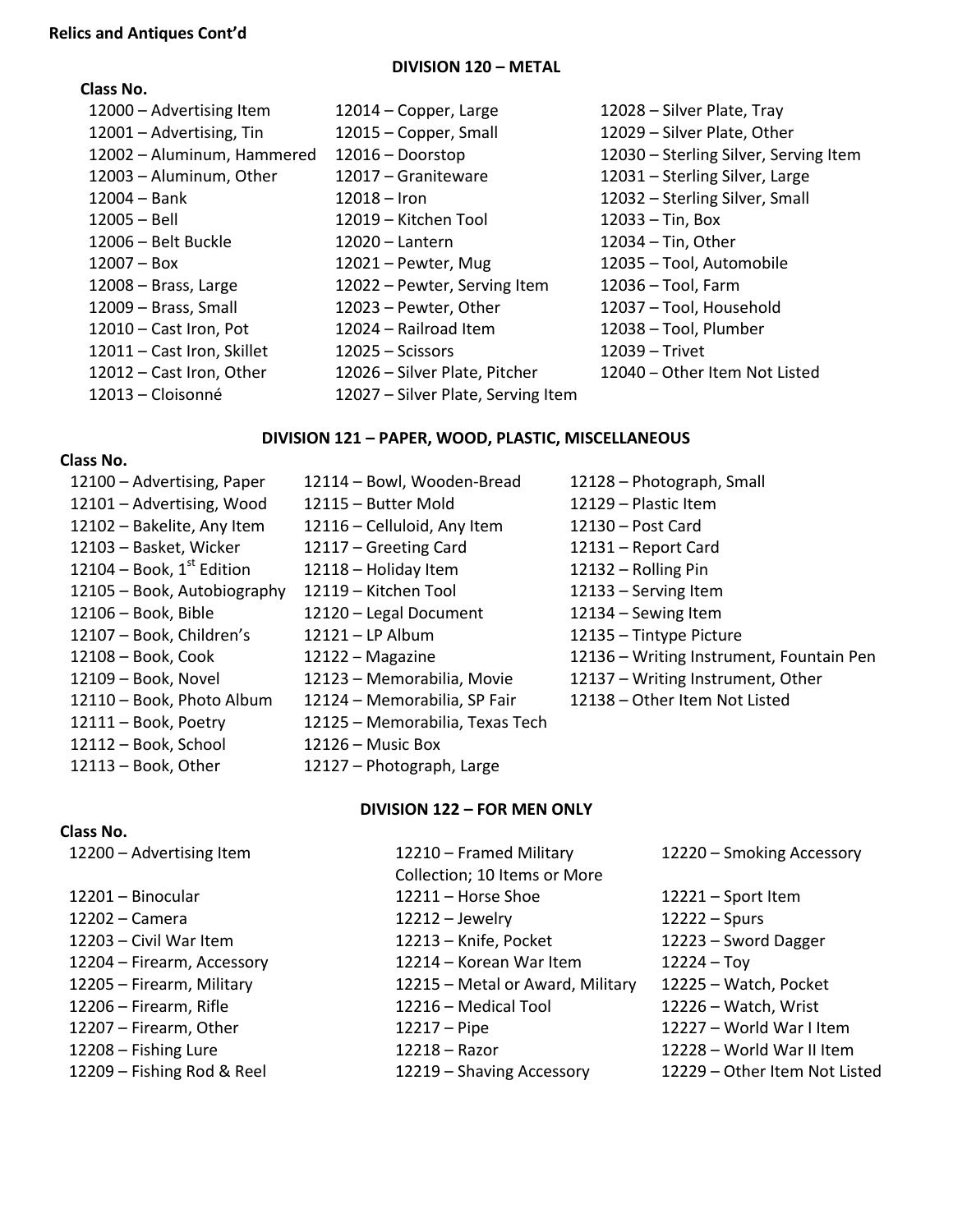#### **Class No.**

# **Class No.**

– Clothing, Infant 12423 – Embroidery, Tablecloth – Clothing, Ladies Coat 12424 – Embroidery, Other – Clothing, Ladies Dress 12425 – Flag – Clothing, Men's 12426 – Girl Scout Item – Clothing, Military Uniform 12427 – Gloves – Collar 12428 – Handbag – Coverlet 12429 – Handkerchief

- **DIVISION 123 – LARGE ITEMS**
- Advertising Item 12307 Lamp, Electric 12314 Picture, Large, Hand Painted – Chair, Small 12309 – Mechanical Device 12316 – Radio – Churn, Dasher 12310 – Musical Instrument 12317 – Telephone – Churn, Mechanical 12311 – Photograph, Large 12318 – Wash Board – Clock, Mantle 12312 – Picture, Framed, Large 12319 – Other Item Not Listed – Clock, Other 12313 – Picture, Framed, Small

## **DIVISION 124 – CLOTHING TEXTILES Must be 50 Years Old**

– Apron 12415 – Crochet, Bedspread 12430 – Hat, Man's – Baby Blanket 12416 – Crochet, Doily, 9"or Over 12431 – Hat, Ladies – Bedspread 12417 – Crochet, Doily, Under 9" 12432 – Potholder – Bonnet, Child's 12418 – Crochet, Tablecloth 12433 – Shoes, Ladies – Bonnet, Ladies 12419 – Crochet, Other 12434 – Quilt, Applique – Boy Scout Item 12420 – Cross Stitch 12435 – Quilt, Child – Clothing, Child-Boys 12421 – Embroidery, Doily 12436 – Quilt, Pieced – Clothing, Child- Girls 12422 – Embroidery, Pillowcase 12437 – Other Item Not Listed

- Chair, Child's 12308 Lamp, Kerosene 12315 Picture, Small, Hand Painted
	-
	-
	- -

# **Class No.**

– Bakelite, Bracelet 12511 – Button Hook 12522 – Necklace, Metal – Bakelite, Other 12512 – Compact 12523 – Necklace, Pearl – Belt Buckle 12513 – Earrings, Metal 12524 – Necklace, Rhinestone – Bracelet, Metal 12514 – Earrings, Rhinestone 12525 – Necklace, Other – Bracelet, Rhinestone 12515 – Earrings, Other 12526 – Thimble – Bracelet, Other 12516 – Evening Bag, Beaded 12527 – Ring, Gemstone – Brooch, Cameo 12517 – Evening Bag, Mesh 12528 – Ring, Metal – Brooch, Metal 12518 – Evening Bag, Other 12529 – Ring, Rhinestone – Brooch, Rhinestone 12519 – Eye Glasses 12530 – Watch – Brooch, Semi-Precious Stone 12520 – Hat Pin 12531 – Other Item Not Listed – Brooch, Other 12521 – Necklace, Glass Beads

# **DIVISION 125 – JEWELRY**

- 
-